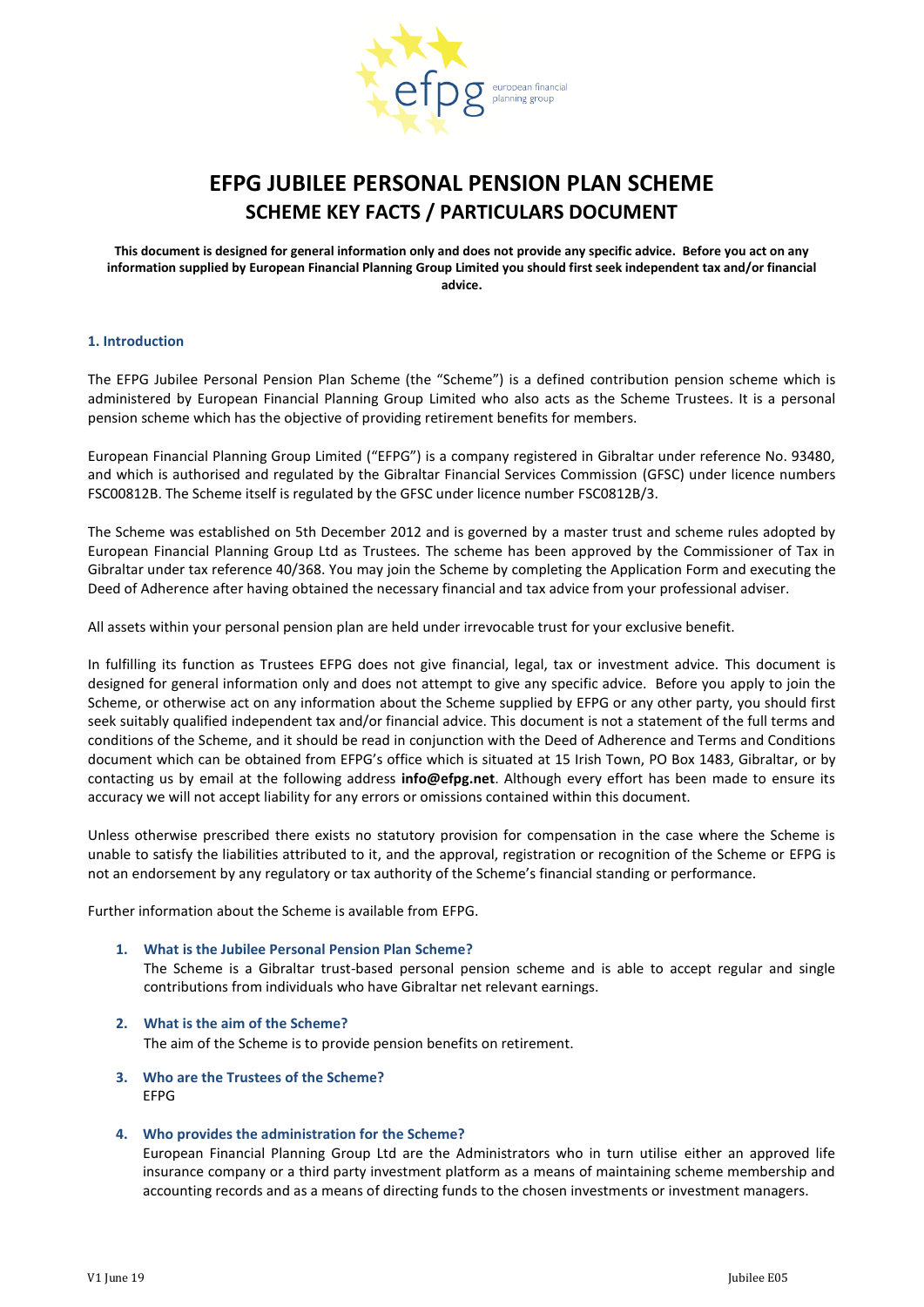#### **5. Who is eligible to become a member of the Scheme?** Individuals aged 18 to 74 can become a member.

## **6. Contributions**

The Scheme is a Gibraltar tax approved personal pension plan scheme and as such is able to accept regular and single contributions from individuals with Gibraltar net relevant earnings subject, for tax relief purposes, to those contributions being made with the approval of, and within limits set by, the Commissioner of Income Tax in Gibraltar.

# **7. Is there a minimum contribution amount?**

The minimum monthly contribution is £100. There is no set minimum single or lump sum contribution amount for the Scheme, and the minimum amount accepted by the Trustees will depend on individual circumstances. Acceptance is always at the sole discretion of the Trustees.

# **8. Is there a maximum contribution amount?**

There is no upper limit on contributions made by individuals with Gibraltar net relevant earnings, although contributions allowable for tax relief must be within limits set by the Commissioner of Income Tax in Gibraltar.

Otherwise there is no maximum allowable contribution amount, however contributions must, at the Trustees sole discretion, be deemed proportionate to the individual's financial circumstances and pension provision.

# **9. Can I vary or stop my regular contributions?**

With the agreement of the Trustees there can be considerable flexibility regarding increasing, decreasing or stopping regular contributions. After 12 months, you may reduce or stop your contributions without penalty. However, if payments have stopped and the value of your plan falls below £200 it will automatically cease and be subject to a lapse charge equal to its residual value.

# **10. Can I stop paying regular contributions before my selected retirement age?**

With the agreement of the Trustees you can stop and re-start contributions at any time. Please note that fees and charges will still be deducted if you are not paying regular contributions.

# **11. What happens if a standing order or direct debit fails?**

EFPG will contact you to advise you that a contribution has failed and will request that you arrange payment within four weeks. If the payment has not been made within this time, EFPG will arrange to sell the equivalent value of your investments within your plan to cover the shortfall. A failed Direct Debit may incur a fee from the investment platform.

## **12. For how long can I pay contributions into the Scheme?**

You can pay contributions into the Scheme until age 75.

## **13. Can I transfer UK registered pension rights into the Scheme?**

No. The Scheme is not a Qualifying Recognised Overseas Pension Scheme (QROPS) however European Financial Planning Group Ltd provide suitable products that are designed to accept transfers from UK registered pension schemes. Please speak to your Financial Adviser or contact us for more information.

## **14. Can I transfer my Jubilee Personal Pension Plan into other pension arrangements?**

Yes, although the transfer must be to another tax approved Gibraltar personal pension scheme or compatible occupational pension scheme.

# **15. What choice of investments do I have?**

An extremely wide choice of investments is available. This includes:

- $\checkmark$  Stocks and shares listed on a recognised stock exchange.
- $\checkmark$  Collective funds such as Authorised Unit Trusts, OEICS and other UCITS funds.
- $\checkmark$  Investment Trusts.
- $\checkmark$  Deposits and other money market instruments.
- $\checkmark$  Commercial property

In addition other types of investments may be permissible.

All investments made are at the sole discretion of the Trustees and must be deemed appropriate for the purpose of providing pension benefits.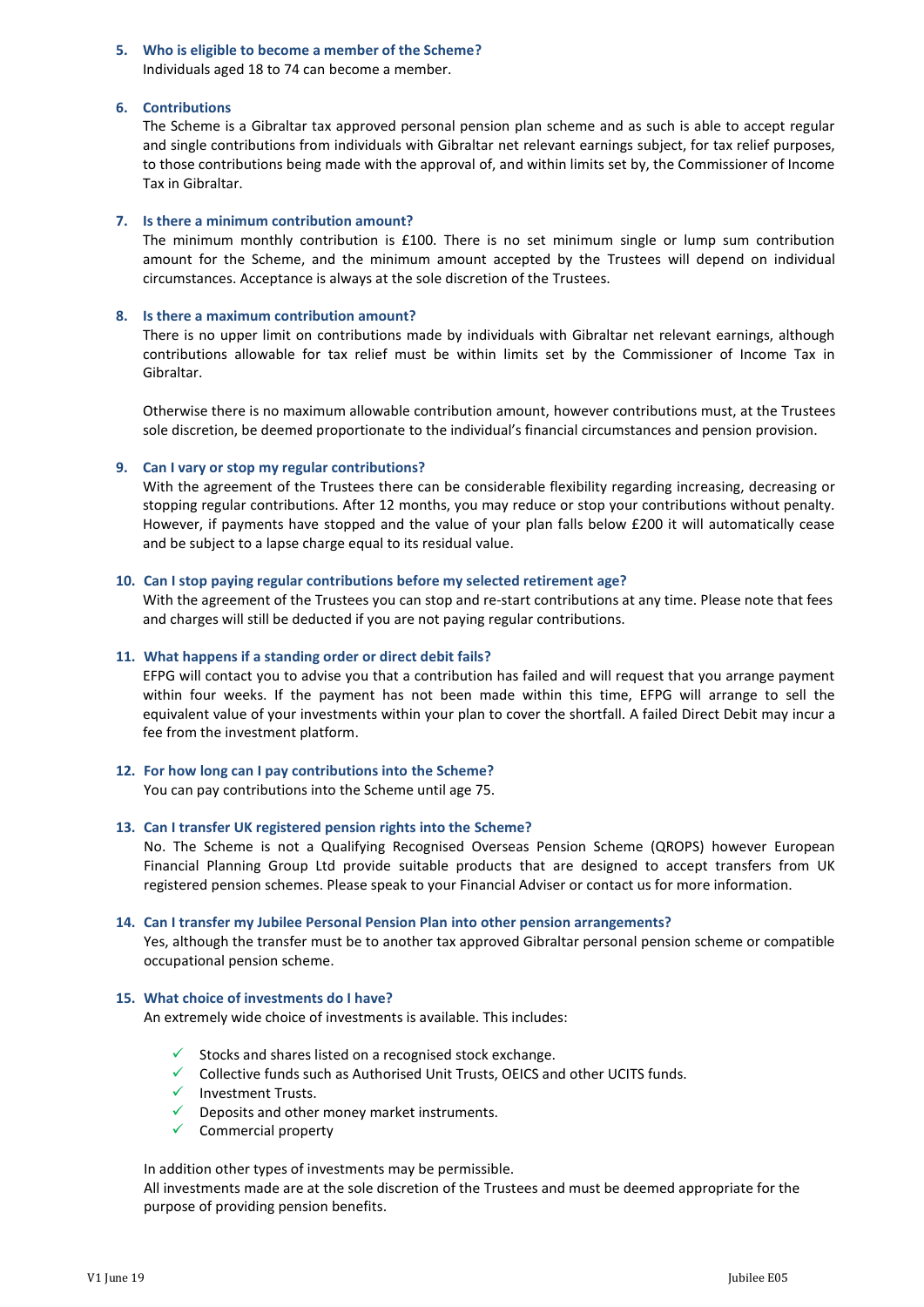## **16. What commitment do I make in taking out a Jubilee Personal Pension Plan?** By taking out a Jubilee Personal Pension Plan you are committing:

- To wait until age 55 before taking your benefits. Before then money can only be withdrawn from the plan in very exceptional circumstances. The plan is designed to provide retirement benefits only.
- To agree to be bound by the Scheme's Trust Deed and Rules regarding contributions and benefit payments.
- To an arrangement under which the Trustees always has discretion as to the ultimate choice of investments. At no time, and under no circumstances, can the choice of investments be entirely at the member's discretion.
- To advise EFPG Trustees of any relevant changes in your circumstances.
- To view your Personal Pension Plan as a long-term investment.
- To actively determine and monitor your investment strategy to check that your Personal Pension Plan continues to meet your needs in the future.
- If applicable to ensure that the cash account has sufficient funds to pay the relevant charges as and when they become due.

#### **17. How can pension benefits be paid?**

Pension benefits can be paid from age 55 in the form of:

- a lump sum payment
- a regular income drawn directly from the fund subject to this being a maximum amount determined by the **Trustees**
- a combination of the above
- purchase of an annuity from an approved annuity provider.

Under the terms of the Scheme there is no requirement to purchase an annuity at any time.

#### **18. How often can pension income be paid?**

Income can be paid monthly, quarterly, six monthly or annually. You can choose to start income payments any time provided you are over the minimum age of 55. Income payments are by bank transfer only.

## **19. Can the level of income payments be changed after they have started?**

If income is taken by means of an annuity the terms on which that income will be paid will be defined from outset, and once payments commence there is no opportunity to change them.

If income is taken by drawing an income from the fund then the level of income payments can be changed annually and is subject to a maximum amount determined by the Trustees in fulfilment of their obligation to observe regulatory requirements and to ensure that income payments are sustainable for your lifetime.

#### **20. What happens if I am seriously ill before age 55?**

If before attaining age 55 you become seriously ill or incapacitated it may be possible to receive an immediate lump sum and/or pension income.

#### **21. How will I know the value of the pension fund?**

You will receive a valuation of your pension fund each year.

#### **22. What happens if I die?**

Provided you have not purchased an annuity with your pension fund the value of your fund will normally be paid as a lump sum to your rightful inheritors.

#### **23. Does the EFPG Jubilee Personal Pension Plan Scheme pay an adviser or introducer commission?**

The JPPPS can accommodate a commission payment to an adviser or introducer. This is purely a matter to be decided and agreed between the scheme member and their adviser.

# **24. Risk Factors**

The value of the benefits that you may receive when you retire is not guaranteed. It will depend on a number of factors, for example the performance of your chosen investments, the amount of contributions or transfers, the age at which you take benefits and future annuity or drawdown rates. In particular:

- Some investments carry a higher level of risk than others and the value of your fund could be lower than the total amount invested.
- Investments into stock markets and/or exchanges and investments linked to these fluctuate in value, as does income derived from them. Past performance is not a reliable indicator of future returns.
- Inflation will reduce the purchasing power of your fund.